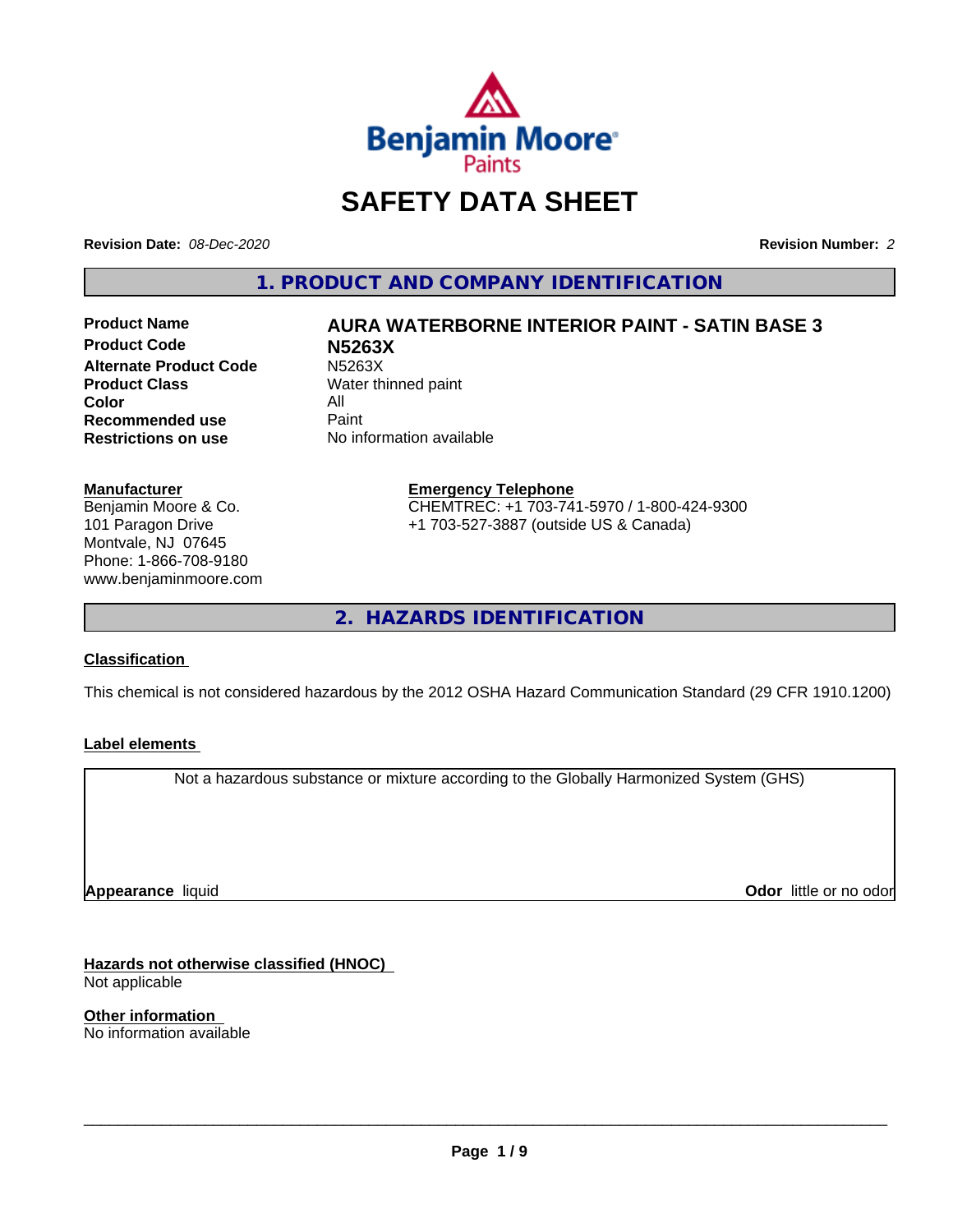**WARNING:** This product contains isothiazolinone compounds at levels of <0.1%. These substances are biocides commonly found in most paints and a variety of personal care products as a preservative. Certain individuals may be sensitive or allergic to these substances, even at low levels.

## **3. COMPOSITION INFORMATION ON COMPONENTS**

| <b>Chemical name</b> | <b>CAS No.</b> | Weight-%     |
|----------------------|----------------|--------------|
| Titanium dioxide     | 13463-67-7     | $5 - 10$     |
| Kaolin               | 1332-58-7      | $ -$         |
| Kaolin, calcined     | 66402-68-4     | - 5          |
| Ammonium hydroxide   | 1336-21-6      | - 0.5<br>0.1 |

|                                                  | 4. FIRST AID MEASURES                                                                                    |
|--------------------------------------------------|----------------------------------------------------------------------------------------------------------|
| <b>General Advice</b>                            | No hazards which require special first aid measures.                                                     |
| <b>Eye Contact</b>                               | Rinse thoroughly with plenty of water for at least 15 minutes and consult a<br>physician.                |
| <b>Skin Contact</b>                              | Wash off immediately with soap and plenty of water while removing all<br>contaminated clothes and shoes. |
| <b>Inhalation</b>                                | Move to fresh air. If symptoms persist, call a physician.                                                |
| Ingestion                                        | Clean mouth with water and afterwards drink plenty of water. Consult a physician<br>if necessary.        |
| <b>Most Important</b><br><b>Symptoms/Effects</b> | None known.                                                                                              |
| <b>Notes To Physician</b>                        | Treat symptomatically.                                                                                   |

**5. FIRE-FIGHTING MEASURES**

| <b>Suitable Extinguishing Media</b>                                    | Use extinguishing measures that are appropriate to local<br>circumstances and the surrounding environment.                                   |
|------------------------------------------------------------------------|----------------------------------------------------------------------------------------------------------------------------------------------|
| Protective equipment and precautions for firefighters                  | As in any fire, wear self-contained breathing apparatus<br>pressure-demand, MSHA/NIOSH (approved or equivalent)<br>and full protective gear. |
| <b>Specific Hazards Arising From The Chemical</b>                      | Closed containers may rupture if exposed to fire or<br>extreme heat.                                                                         |
| Sensitivity to mechanical impact                                       | No                                                                                                                                           |
| Sensitivity to static discharge                                        | No                                                                                                                                           |
| <b>Flash Point Data</b><br>Flash point (°F)<br><b>Flash Point (°C)</b> | Not applicable<br>Not applicable                                                                                                             |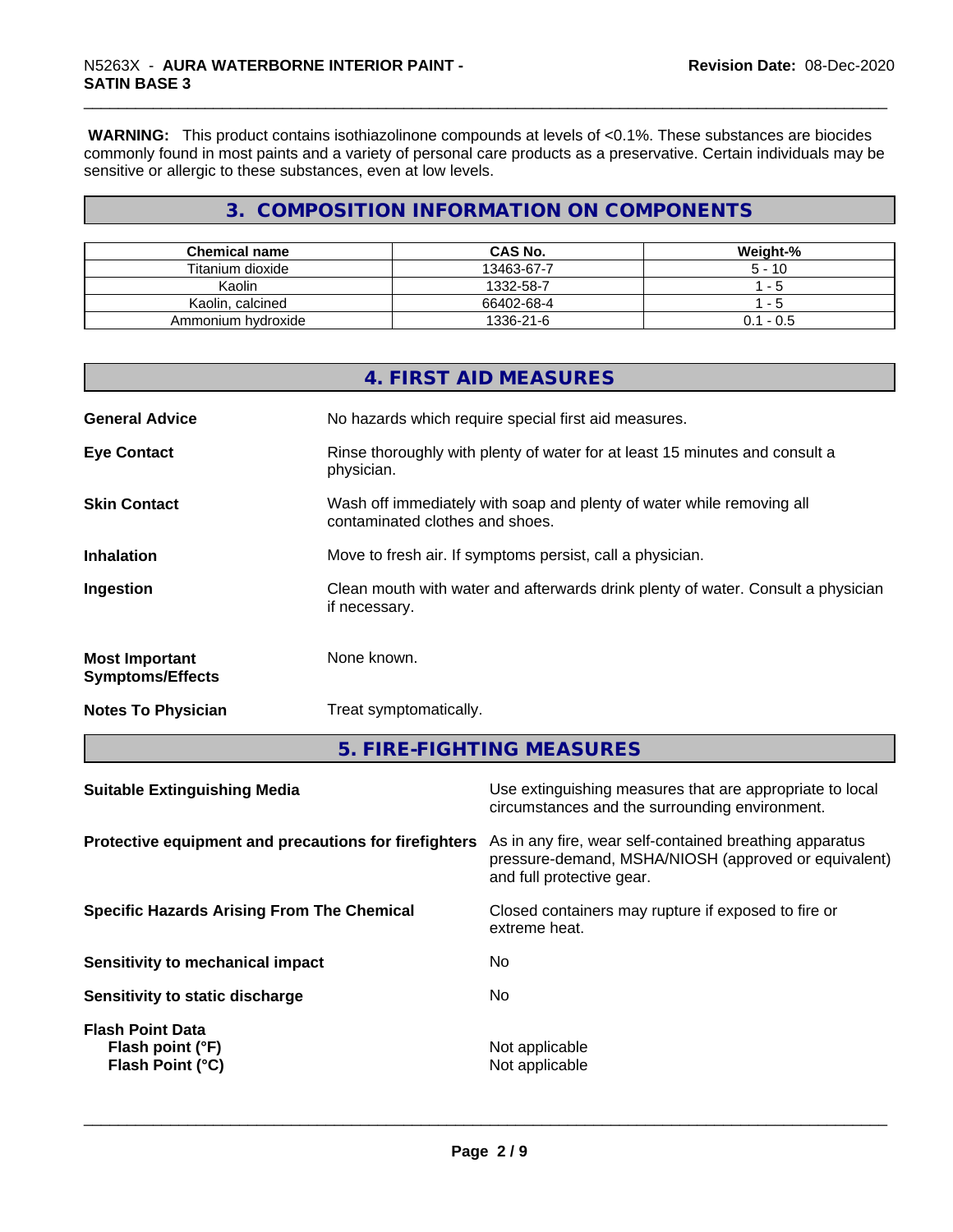| <b>Method</b>                                                 |                 | Not applicable                   |                                |
|---------------------------------------------------------------|-----------------|----------------------------------|--------------------------------|
| <b>Flammability Limits In Air</b>                             |                 |                                  |                                |
| Lower flammability limit:<br><b>Upper flammability limit:</b> |                 | Not applicable<br>Not applicable |                                |
| <b>NFPA</b><br>Health: 1                                      | Flammability: 0 | <b>Instability: 0</b>            | <b>Special: Not Applicable</b> |
| <b>NFPA Legend</b><br>0 - Not Hazardous                       |                 |                                  |                                |

- 1 Slightly
- 2 Moderate
- 3 High
- 4 Severe

*The ratings assigned are only suggested ratings, the contractor/employer has ultimate responsibilities for NFPA ratings where this system is used.*

*Additional information regarding the NFPA rating system is available from the National Fire Protection Agency (NFPA) at www.nfpa.org.*

## **6. ACCIDENTAL RELEASE MEASURES**

| <b>Personal Precautions</b>      | Avoid contact with skin, eyes and clothing. Ensure adequate ventilation.                                                                                                         |
|----------------------------------|----------------------------------------------------------------------------------------------------------------------------------------------------------------------------------|
| <b>Other Information</b>         | Prevent further leakage or spillage if safe to do so.                                                                                                                            |
| <b>Environmental precautions</b> | See Section 12 for additional Ecological Information.                                                                                                                            |
| <b>Methods for Cleaning Up</b>   | Soak up with inert absorbent material. Sweep up and shovel into suitable<br>containers for disposal.                                                                             |
|                                  | 7. HANDLING AND STORAGE                                                                                                                                                          |
| Handling                         | Avoid contact with skin, eyes and clothing. Avoid breathing vapors, spray mists or<br>sanding dust. In case of insufficient ventilation, wear suitable respiratory<br>equipment. |
| <b>Storage</b>                   | Keep container tightly closed. Keep out of the reach of children.                                                                                                                |
| <b>Incompatible Materials</b>    | No information available                                                                                                                                                         |
|                                  |                                                                                                                                                                                  |

## **8. EXPOSURE CONTROLS/PERSONAL PROTECTION**

#### **Exposure Limits**

| <b>Chemical name</b> | <b>ACGIH TLV</b>                                                                                                                     | <b>OSHA PEL</b>                                          |
|----------------------|--------------------------------------------------------------------------------------------------------------------------------------|----------------------------------------------------------|
| Titanium dioxide     | TWA: $10 \text{ mg/m}^3$                                                                                                             | 15 mg/m $3$ - TWA                                        |
| Kaolin               | TWA: $2 \text{ mg/m}^3$ particulate matter<br>containing no asbestos and <1%<br>crystalline silica, respirable particulate<br>matter | 15 mg/m <sup>3</sup> - TWA<br>$5 \text{ mg/m}^3$ - TWA   |
| Kaolin, calcined     | STEL: 10 mg/m $3$ Zr<br>TWA: 5 mg/m <sup>3</sup> Zr TWA: 0.02 mg/m <sup>3</sup> Mn<br>respirable particulate matter                  | $5 \text{ mg/m}^3$ - TWA<br>$5 \text{ mg/m}^3$ - Ceiling |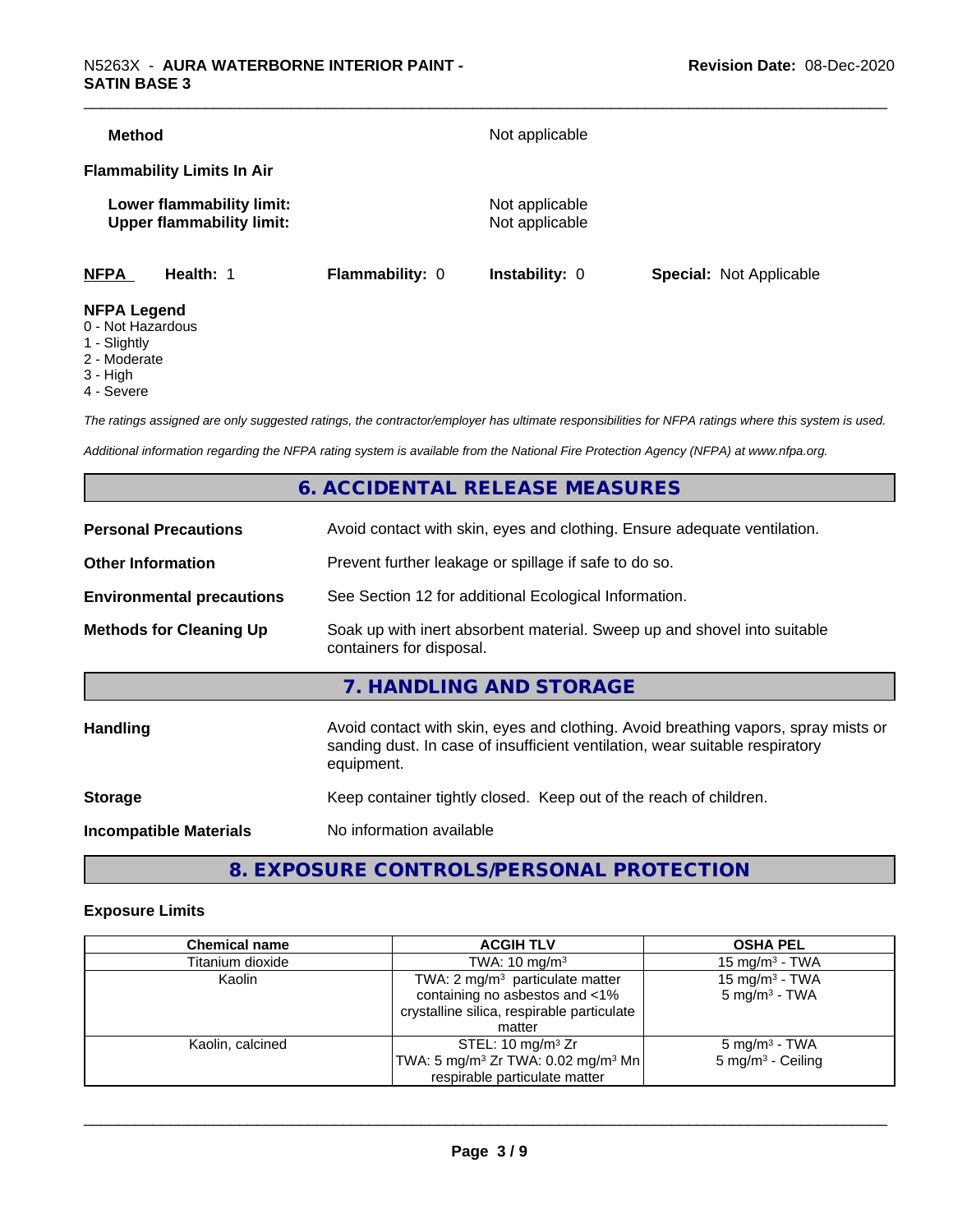| TWA<br>Mn<br><b>Innalable</b><br>ונזוו |  |
|----------------------------------------|--|
| .<br>.<br>. .                          |  |
|                                        |  |
| папе                                   |  |

#### **Legend**

ACGIH - American Conference of Governmental Industrial Hygienists Exposure Limits OSHA - Occupational Safety & Health Administration Exposure Limits N/E - Not Established

| <b>Engineering Measures</b>          | Ensure adequate ventilation, especially in confined areas.                                                                          |
|--------------------------------------|-------------------------------------------------------------------------------------------------------------------------------------|
| <b>Personal Protective Equipment</b> |                                                                                                                                     |
| <b>Eye/Face Protection</b>           | Safety glasses with side-shields.                                                                                                   |
| <b>Skin Protection</b>               | Protective gloves and impervious clothing.                                                                                          |
| <b>Respiratory Protection</b>        | In case of insufficient ventilation wear suitable respiratory equipment.                                                            |
| <b>Hygiene Measures</b>              | Avoid contact with skin, eyes and clothing. Remove and wash contaminated<br>clothing before re-use. Wash thoroughly after handling. |

#### **9. PHYSICAL AND CHEMICAL PROPERTIES**

**Appearance** liquid **Odor Odor** little or no odor<br> **Odor Threshold Containery of the Containery of the Containery of the Containery of the Containery of the Contain Density (lbs/gal)** 9.1 - 9.5 **Specific Gravity** 1.09 - 1.13 **pH** No information available **Viscosity (cps)** No information available **Solubility(ies)** No information available **Water solubility** No information available **Evaporation Rate** Note 2008 and 2009 No information available **Vapor pressure** No information available **Vapor density No information available No information available Wt. % Solids** 40 - 50<br> **Vol. % Solids** 30 - 40 **Vol. % Solids** 30 - 40<br> **Wt. % Volatiles** 50 - 60 **Wt. % Volatiles Vol. % Volatiles** 60 - 70 **VOC Regulatory Limit (g/L)** 0 **Boiling Point (°F)** 212 **Boiling Point (°C)** 100 **Freezing point (°F)** 32 **Freezing Point (°C)** 0 **Flash point (°F)**<br> **Flash Point (°C)**<br> **Flash Point (°C)**<br> **C Flash Point (°C) Method** Not applicable **Flammability (solid, gas)**<br> **Commability limit:**<br>
Upper flammability limit:<br>
Not applicable **Upper flammability limit:**<br> **Lower flammability limit:**<br>
Not applicable<br>
Not applicable **Lower flammability limit: Autoignition Temperature (°F)**<br> **Autoignition Temperature (°C)** No information available **Autoignition Temperature (°C) Decomposition Temperature (°F)** No information available **Decomposition Temperature (°C)**<br> **Partition coefficient**<br> **Partition coefficient**<br> **No** information available

**No information available No information available**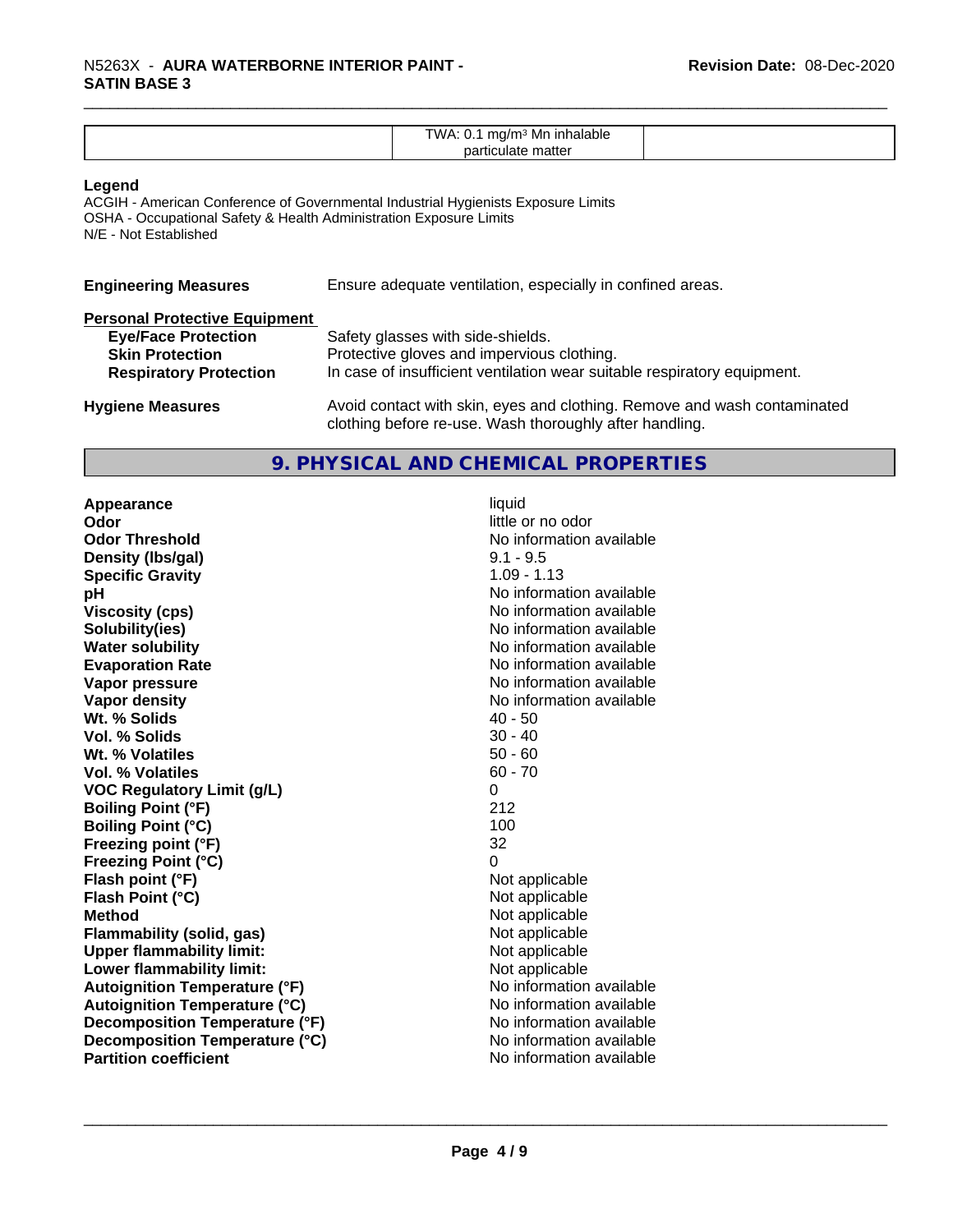|                                                                              |                                                                                 | <b>10. STABILITY AND REACTIVITY</b>                                                        |
|------------------------------------------------------------------------------|---------------------------------------------------------------------------------|--------------------------------------------------------------------------------------------|
| <b>Reactivity</b>                                                            |                                                                                 | Not Applicable                                                                             |
| <b>Chemical Stability</b>                                                    |                                                                                 | Stable under normal conditions.                                                            |
| <b>Conditions to avoid</b>                                                   |                                                                                 | Prevent from freezing.                                                                     |
| <b>Incompatible Materials</b>                                                |                                                                                 | No materials to be especially mentioned.                                                   |
| <b>Hazardous Decomposition Products</b>                                      |                                                                                 | None under normal use.                                                                     |
| <b>Possibility of hazardous reactions</b>                                    |                                                                                 | None under normal conditions of use.                                                       |
|                                                                              |                                                                                 | 11. TOXICOLOGICAL INFORMATION                                                              |
| <b>Product Information</b>                                                   |                                                                                 |                                                                                            |
|                                                                              |                                                                                 |                                                                                            |
| Information on likely routes of exposure                                     |                                                                                 |                                                                                            |
| <b>Principal Routes of Exposure</b>                                          | Eye contact, skin contact and inhalation.                                       |                                                                                            |
| <b>Acute Toxicity</b>                                                        |                                                                                 |                                                                                            |
| <b>Product Information</b>                                                   | No information available                                                        |                                                                                            |
| Symptoms related to the physical, chemical and toxicological characteristics |                                                                                 |                                                                                            |
| <b>Symptoms</b>                                                              | No information available                                                        |                                                                                            |
|                                                                              |                                                                                 | Delayed and immediate effects as well as chronic effects from short and long-term exposure |
| Eye contact                                                                  | May cause slight irritation.                                                    |                                                                                            |
| <b>Skin contact</b>                                                          |                                                                                 | Substance may cause slight skin irritation. Prolonged or repeated contact may dry          |
|                                                                              | skin and cause irritation.                                                      |                                                                                            |
| Inhalation                                                                   | May cause irritation of respiratory tract.                                      |                                                                                            |
| Ingestion                                                                    | Ingestion may cause gastrointestinal irritation, nausea, vomiting and diarrhea. |                                                                                            |
| <b>Sensitization</b>                                                         | No information available                                                        |                                                                                            |
| <b>Neurological Effects</b>                                                  | No information available.                                                       |                                                                                            |
| <b>Mutagenic Effects</b>                                                     | No information available.                                                       |                                                                                            |
| <b>Reproductive Effects</b>                                                  | No information available.                                                       |                                                                                            |
| <b>Developmental Effects</b>                                                 | No information available.                                                       |                                                                                            |
| <b>Target organ effects</b>                                                  | No information available.                                                       |                                                                                            |
| <b>STOT - single exposure</b>                                                | No information available.                                                       |                                                                                            |
| <b>STOT - repeated exposure</b>                                              | No information available.                                                       |                                                                                            |
| Other adverse effects                                                        | No information available.                                                       |                                                                                            |
| <b>Aspiration Hazard</b>                                                     | No information available                                                        |                                                                                            |

**Numerical measures of toxicity**

**The following values are calculated based on chapter 3.1 of the GHS document**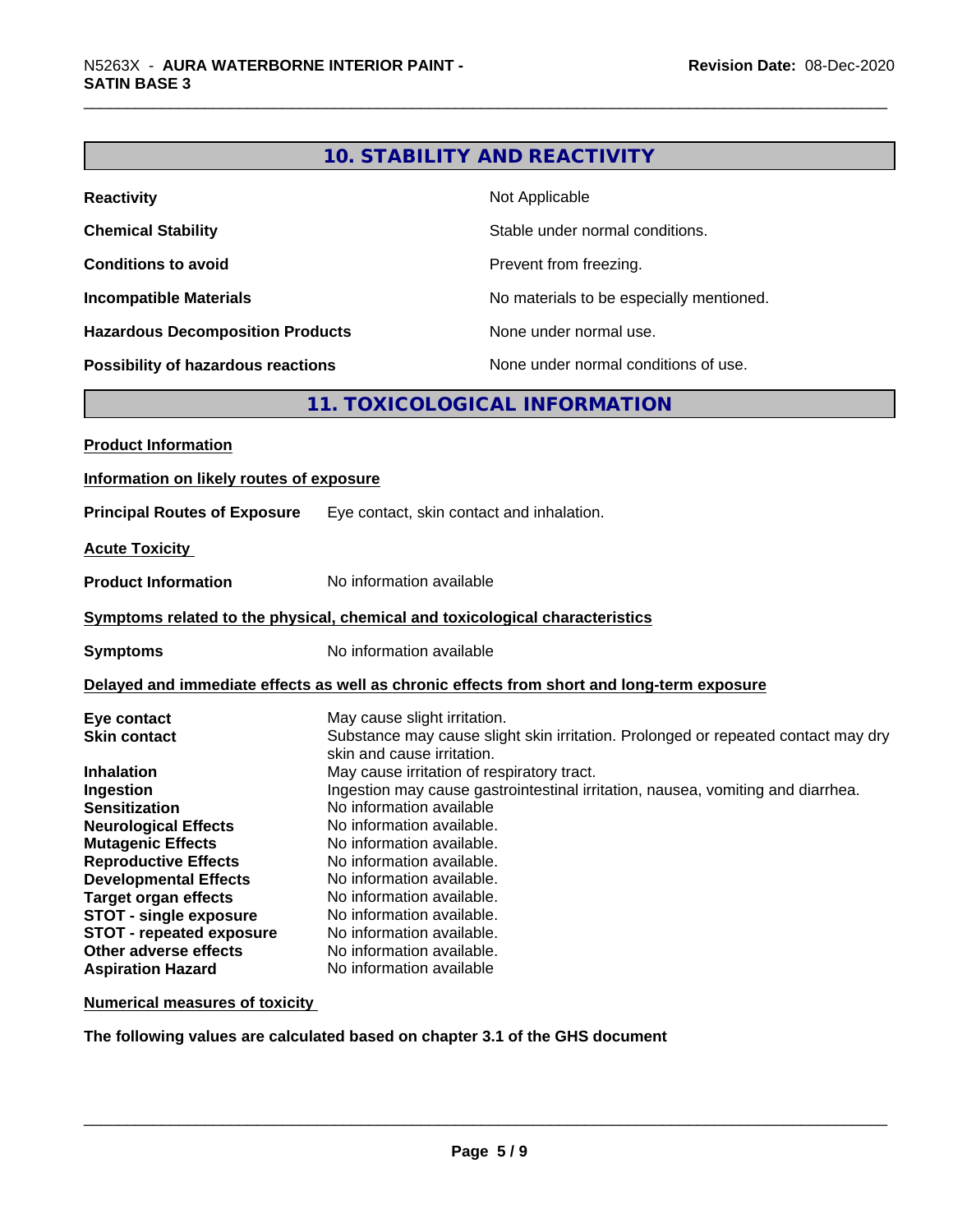#### **Component Information**

| Chemical name                   | Oral LD50             | Dermal LD50          | Inhalation LC50 |
|---------------------------------|-----------------------|----------------------|-----------------|
| Titanium dioxide<br>13463-67-7  | $> 10000$ mg/kg (Rat) |                      |                 |
| Kaolin<br>1332-58-7             | $>$ 5000 mg/kg (Rat)  | $>$ 5000 mg/kg (Rat) |                 |
| Ammonium hydroxide<br>1336-21-6 | $=$ 350 mg/kg (Rat)   |                      |                 |

#### **Chronic Toxicity**

#### **Carcinogenicity**

*The information below indicateswhether each agency has listed any ingredient as a carcinogen:.*

| <b>Chemical</b><br>name            | <b>IARC</b>                              | <b>NTP</b> | ດເ⊔າ<br>∪אח |
|------------------------------------|------------------------------------------|------------|-------------|
|                                    | .<br>クロ<br>Human<br>Possible<br><u>_</u> |            | ∟isted      |
| .<br><br>dioxide<br><b>itanium</b> | Carcinogen                               |            |             |

• Although IARC has classified titanium dioxide as possibly carcinogenic to humans (2B), their summary concludes: "No significant exposure to titanium dioxide is thought to occur during the use of products in which titanium dioxide is bound to other materials, such as paint."

#### **Legend**

IARC - International Agency for Research on Cancer NTP - National Toxicity Program OSHA - Occupational Safety & Health Administration

**12. ECOLOGICAL INFORMATION**

### **Ecotoxicity Effects**

The environmental impact of this product has not been fully investigated.

#### **Product Information**

#### **Acute Toxicity to Fish**

No information available

#### **Acute Toxicity to Aquatic Invertebrates**

No information available

#### **Acute Toxicity to Aquatic Plants**

No information available

#### **Persistence / Degradability**

No information available.

#### **Bioaccumulation**

No information available.

#### **Mobility in Environmental Media**

No information available.

#### **Ozone**

No information available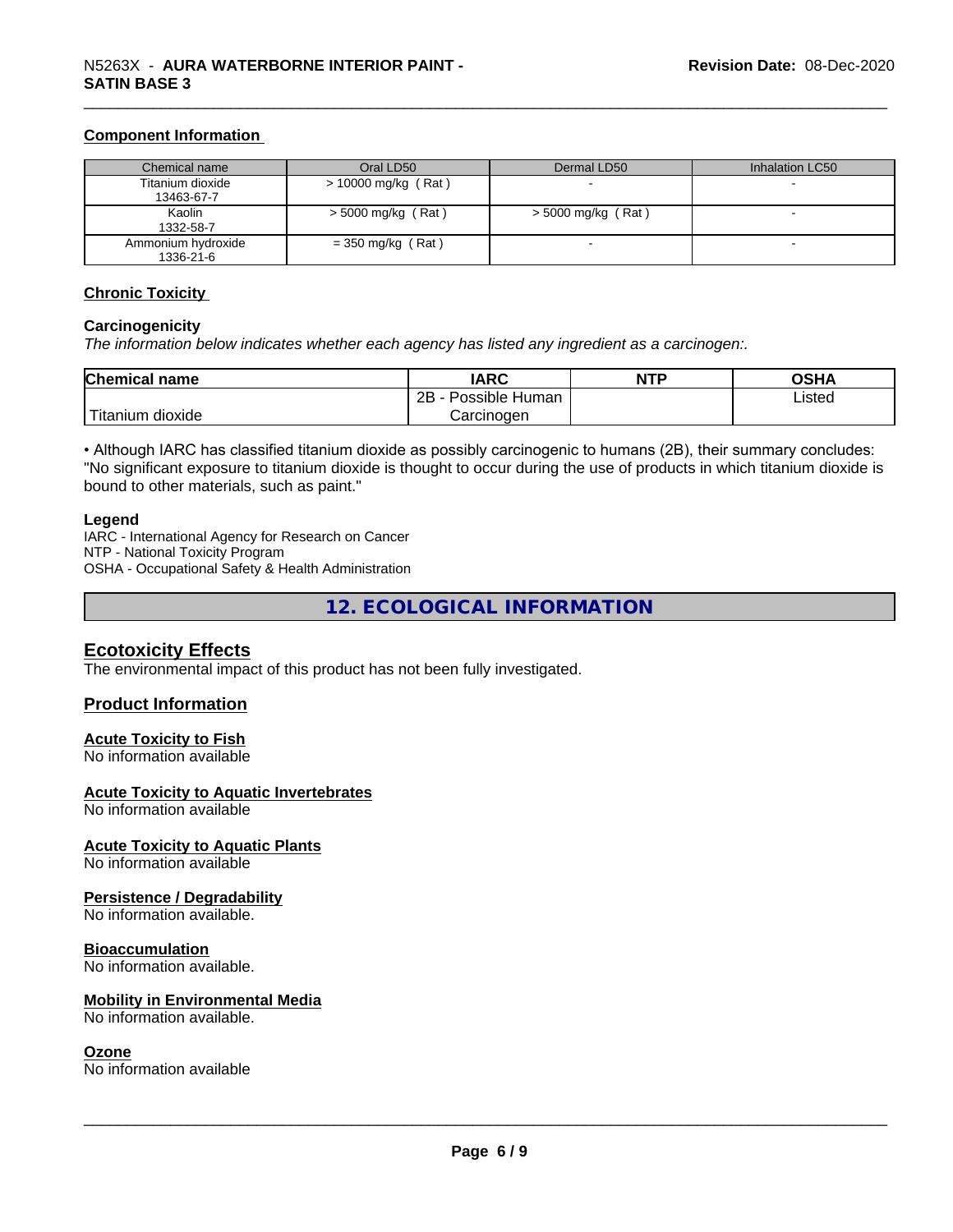#### **Component Information**

#### **Acute Toxicity to Fish**

Titanium dioxide  $LC50:$  > 1000 mg/L (Fathead Minnow - 96 hr.)

#### **Acute Toxicity to Aquatic Invertebrates**

No information available

#### **Acute Toxicity to Aquatic Plants**

No information available

|                              | 13. DISPOSAL CONSIDERATIONS                                                                                                                                                                                               |
|------------------------------|---------------------------------------------------------------------------------------------------------------------------------------------------------------------------------------------------------------------------|
| <b>Waste Disposal Method</b> | Dispose of in accordance with federal, state, and local regulations. Local<br>requirements may vary, consult your sanitation department or state-designated<br>environmental protection agency for more disposal options. |
|                              | 14. TRANSPORT INFORMATION                                                                                                                                                                                                 |
| <b>DOT</b>                   | Not regulated                                                                                                                                                                                                             |
| <b>ICAO/IATA</b>             | Not regulated                                                                                                                                                                                                             |
| <b>IMDG / IMO</b>            | Not regulated                                                                                                                                                                                                             |
|                              | <b>15. REGULATORY INFORMATION</b>                                                                                                                                                                                         |

## **International Inventories**

| <b>TSCA: United States</b> | Yes - All components are listed or exempt. |
|----------------------------|--------------------------------------------|
| <b>DSL: Canada</b>         | No - Not all of the components are listed. |
|                            | One or more component is listed on NDSL.   |

## **Federal Regulations**

#### **SARA 311/312 hazardous categorization** Acute health hazard No

| Acque Health Hazard               | .  |
|-----------------------------------|----|
| Chronic Health Hazard             | Nο |
| Fire hazard                       | Nο |
| Sudden release of pressure hazard | Nο |
| Reactive Hazard                   | N٥ |

#### **SARA 313**

Section 313 of Title III of the Superfund Amendments and Reauthorization Act of 1986 (SARA). This product contains a chemical or chemicals which are subject to the reporting requirements of the Act and Title 40 of the Code of Federal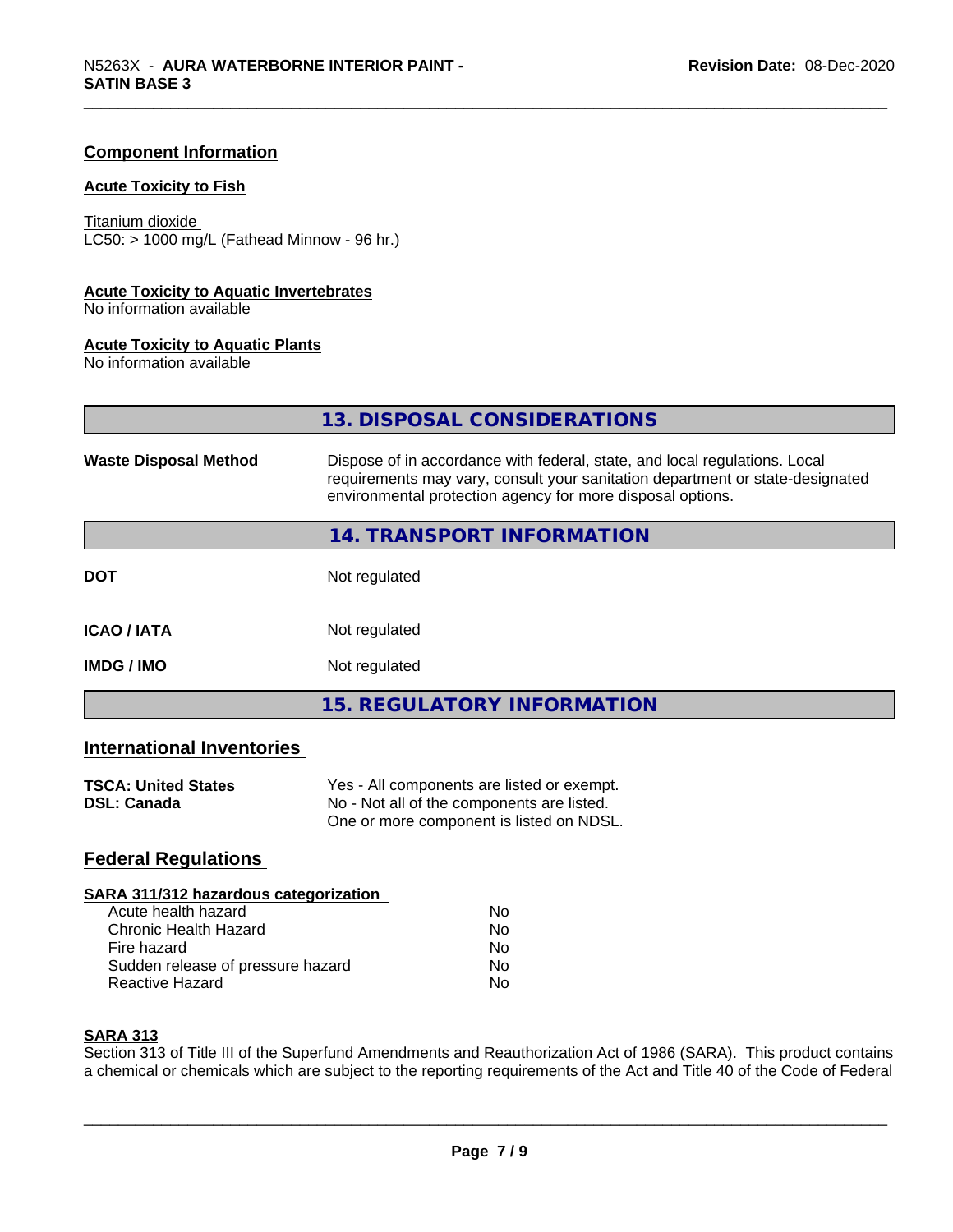#### Regulations, Part 372:

| <b>Chemical name</b> | <b>CAS No.</b> | Weight-% | <b>CERCLA/SARA 313</b>     |
|----------------------|----------------|----------|----------------------------|
|                      |                |          | (de minimis concentration) |
| Kaolin, calcined     | 66402-68-4     |          |                            |

#### **Clean Air Act,Section 112 Hazardous Air Pollutants (HAPs) (see 40 CFR 61)**

This product contains the following HAPs:

| Chemical name    | CAS No.    | Weight-% | <b>Hazardous Air Pollutant</b> |
|------------------|------------|----------|--------------------------------|
| Kaolin, calcined | 66402-68-4 |          | (HAP)<br>∟isted                |
|                  |            |          |                                |

#### **US State Regulations**

#### **California Proposition 65**

**WARNING:** Cancer and Reproductive Harm– www.P65warnings.ca.gov

#### **State Right-to-Know**

| <b>Chemical name</b> | <b>Massachusetts</b> | <b>New Jersey</b> | Pennsylvania |
|----------------------|----------------------|-------------------|--------------|
| Titanium dioxide     |                      |                   |              |
| Kaolin               |                      |                   |              |
| . calcined<br>Kaolin |                      |                   |              |

#### **Legend**

X - Listed

## **16. OTHER INFORMATION**

**HMIS** - **Health:** 1 **Flammability:** 0 **Reactivity:** 0 **PPE:** -

#### **HMIS Legend**

- 0 Minimal Hazard
- 1 Slight Hazard
- 2 Moderate Hazard
- 3 Serious Hazard
- 4 Severe Hazard
- \* Chronic Hazard
- X Consult your supervisor or S.O.P. for "Special" handling instructions.

*Note: The PPE rating has intentionally been left blank. Choose appropriate PPE that will protect employees from the hazards the material will present under the actual normal conditions of use.*

*Caution: HMISÒ ratings are based on a 0-4 rating scale, with 0 representing minimal hazards or risks, and 4 representing significant hazards or risks. Although HMISÒ ratings are not required on MSDSs under 29 CFR 1910.1200, the preparer, has chosen to provide them. HMISÒ ratings are to be used only in conjunction with a fully implemented HMISÒ program by workers who have received appropriate HMISÒ training. HMISÒ is a registered trade and service mark of the NPCA. HMISÒ materials may be purchased exclusively from J. J. Keller (800) 327-6868.*